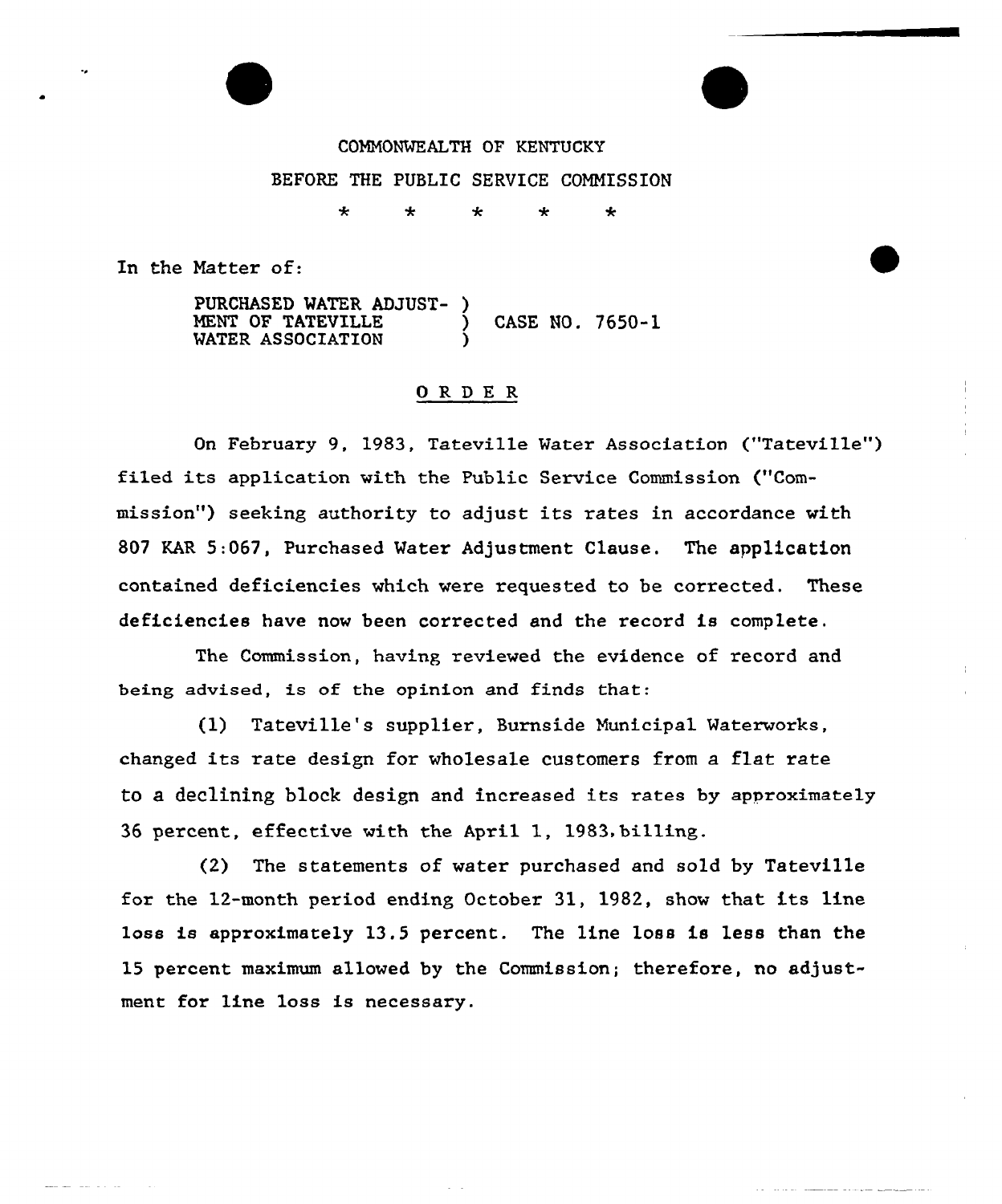(3) The calculations made by Tateville are correct showing a total allowable increase in purchased water costs of  $$4,477$  which results in a purchased water adjustment of \$.50 per 1,000 gallons.

(4) The financial exhibits filed by Tateville indicate that it cannot absorb an increase of this magnitude in the wholesale cost of water.

(5} The rates proposed by Tateville are fair, just and reasonable and should be approved.

IT IS THEREFORE ORDERED that the purchased water adjustment in the amount of \$.50 per 1,000 gallons and the rates in Appendix A be and they hereby are approved for service rendered on and after the date of this Order.

IT IS FURTHER ORDERED that for the purpose of future application of the purchased water adjustment clause of Tateville, the base rate for purchased water shall be:

| Supplier                         | Usage Blocks                                                                                                                                                           | Rates                                                                                                                                                                                  |
|----------------------------------|------------------------------------------------------------------------------------------------------------------------------------------------------------------------|----------------------------------------------------------------------------------------------------------------------------------------------------------------------------------------|
| Burnside Municipal<br>Waterworks | First<br>$1,000$ gal.<br>Next $1,000$ gal.<br>Next $3,000$ gal.<br>Next $10,000$ gal.<br>Next 15,000 gal.<br>Next 20,000 gal.<br>Next 50,000 gal.<br>Over 100,000 gal. | $$4.60$ minimum<br>3.45 per $1,000$ gal.<br>$2.24$ per 1,000 gal.<br>2.13 per 1,000 gal.<br>2.07 per 1,000 gal.<br>2.01 per 1,000 gal.<br>1.73 per 1,000 gal.<br>1.58 per $1,000$ gal. |

IT IS FURTHER ORDERED that within 30 days of the date of this Order, Tateville shall file with the Commission its

 $-2-$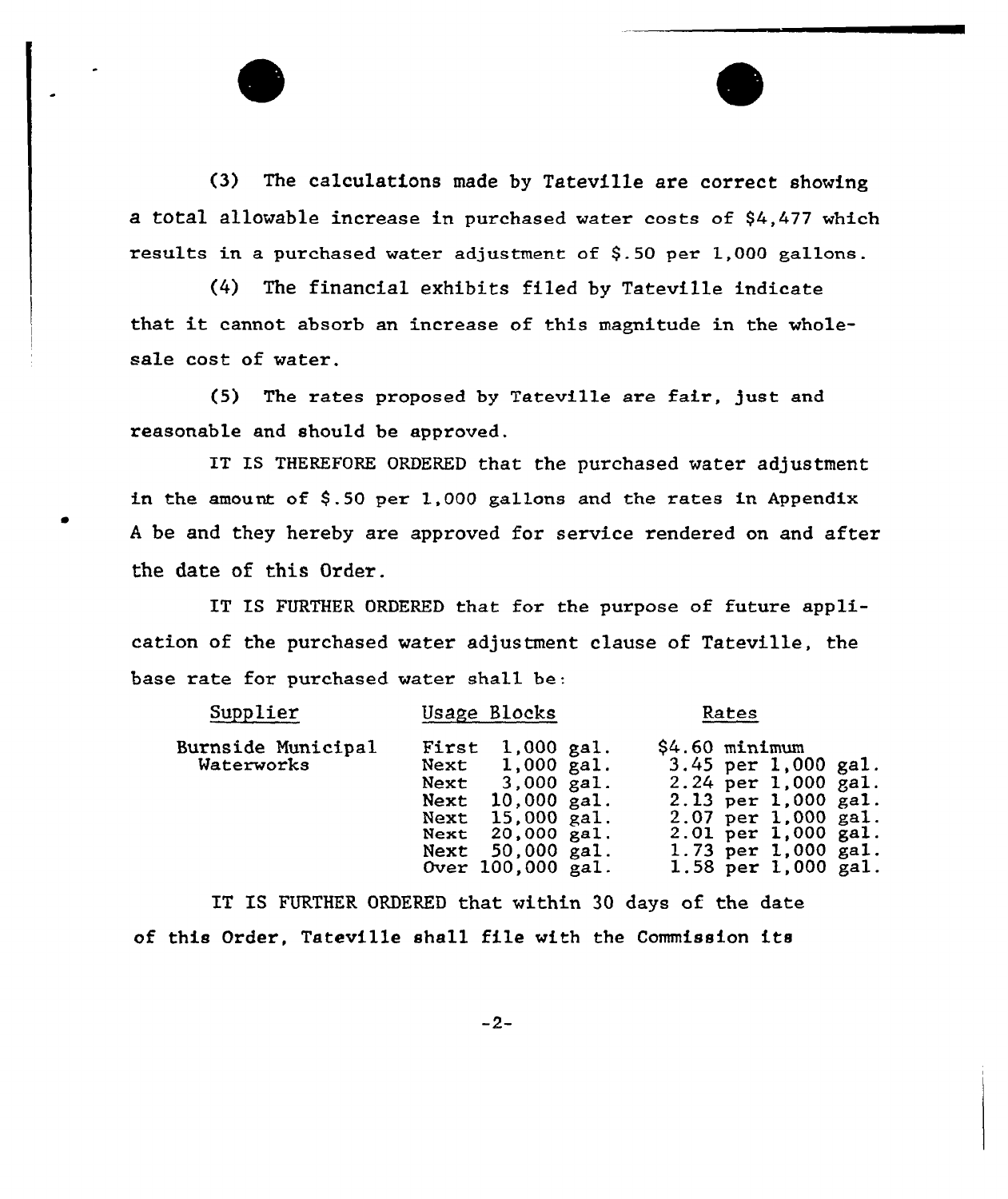

revised tariff sheets setting out the rates approved herein.

Done at Frankfort, Kentucky, this 14th day of March, 1983.

PUBLIC SERVICE COMMISSION

Trult Chairman

nan.

 $Comm1$ 

ATTEST:

Secretary